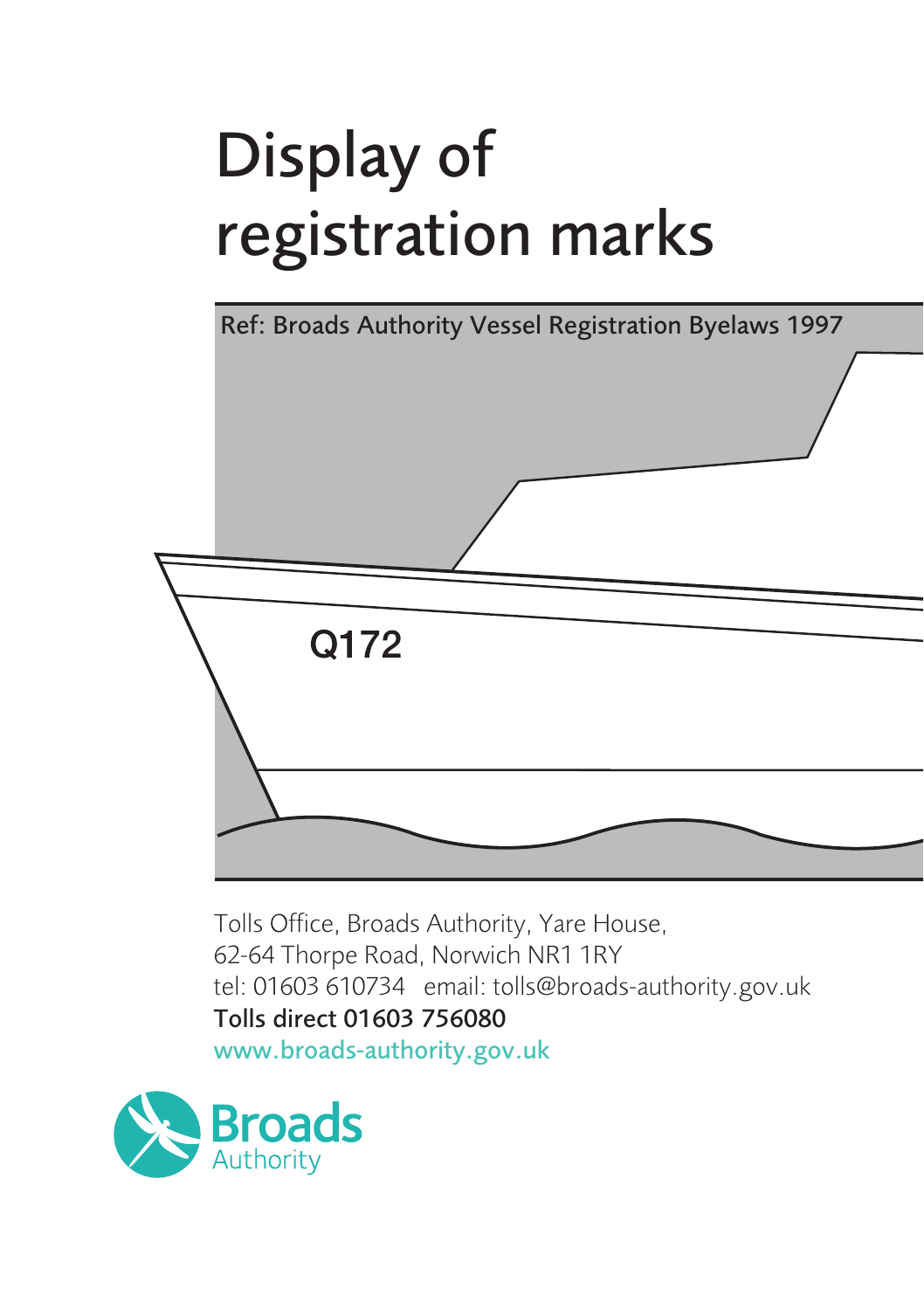#### The Broads Authority Vessel Registration Byelaws 1997

require that every vessel moored, used or navigated in the Authority's Navigation Area or adjacent waters must be registered with the Authority and that the registration marks issued by the Authority must be conspicuously displayed on the vessel. The byelaws also require that the appropriate toll for the vessel must be paid. Failure to comply with these requirements is an offence which may lead to conviction and a fine of up to £1,000.

#### Registration Marks

The Authority issues three self-adhesive registration mark plaques per vessel. Alternatively plainly and conspicuously painted registration marks or screw on numbers are permitted. Characters must be plain, not stylised, and must be applied on a contrasting background.

The registration marks must be of the correct size, that is 90 mm  $(3<sup>1</sup>/2'')$ for motor cruisers and most powered craft, 50 mm (2") for sailing craft. Display requirements for various types of craft are set out overleaf. Replacement numbers are available from the Authority's head office. There is a charge for this.

The registration mark remains with the vessel until it is destroyed or permanently removed from the Broads.

Do not remove the registration mark on sale of the vessel.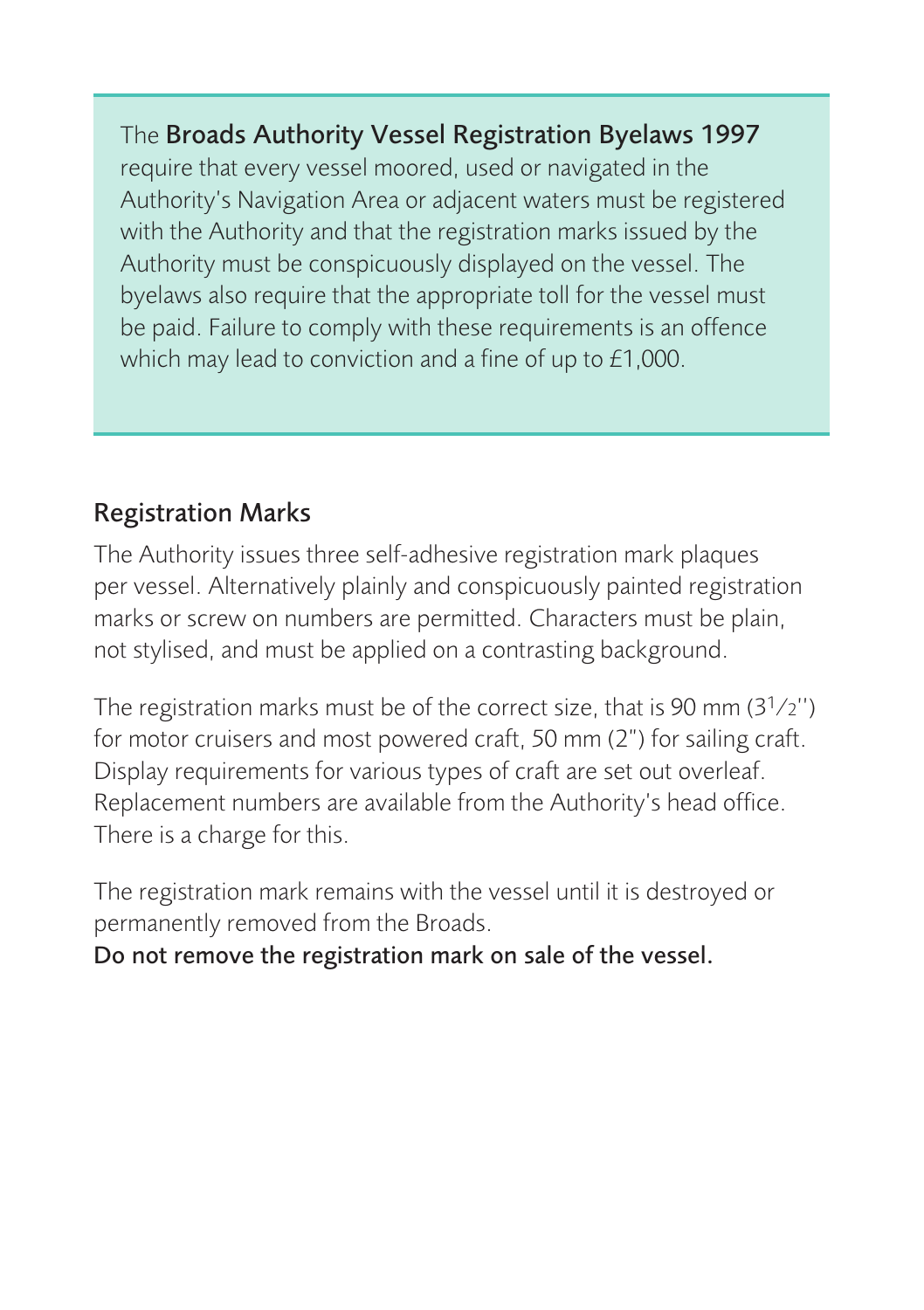

### **Display**

Where display of registration marks is required "on both bows and on the stern" (see overleaf) they must be displayed on each side of the hull of the vessel within approximately 2 metres of the bow so as to be clearly visible from other vessels or the bank, and on the stern of the vessel so as to be clearly visible from behind.

Registration marks, or where permitted in place of registration marks the vessels registered name (see overleaf), must not be wholly or partially obscured, even temporarily, by fenders, dinghies in davits, outboard engines or brackets, etc. It may be necessary to repeat the marks to avoid this.

Registration marks must not be displayed on the superstructure, cabin sides or upper-works of a vessel or in cabin or wheelhouse windows.

Yachts may display registration marks on a board securely suspended beneath the bowspit, visible both sides.

Vessels with permanent guard rails round the deck edge may display registration marks on boards securely mounted on the guard rails near the bow.

Where the registration mark is obscured by a protective cover (whether temporary or permanent) the cover must carry a facsimile of the registration mark clearly visible from both sides of the vessel.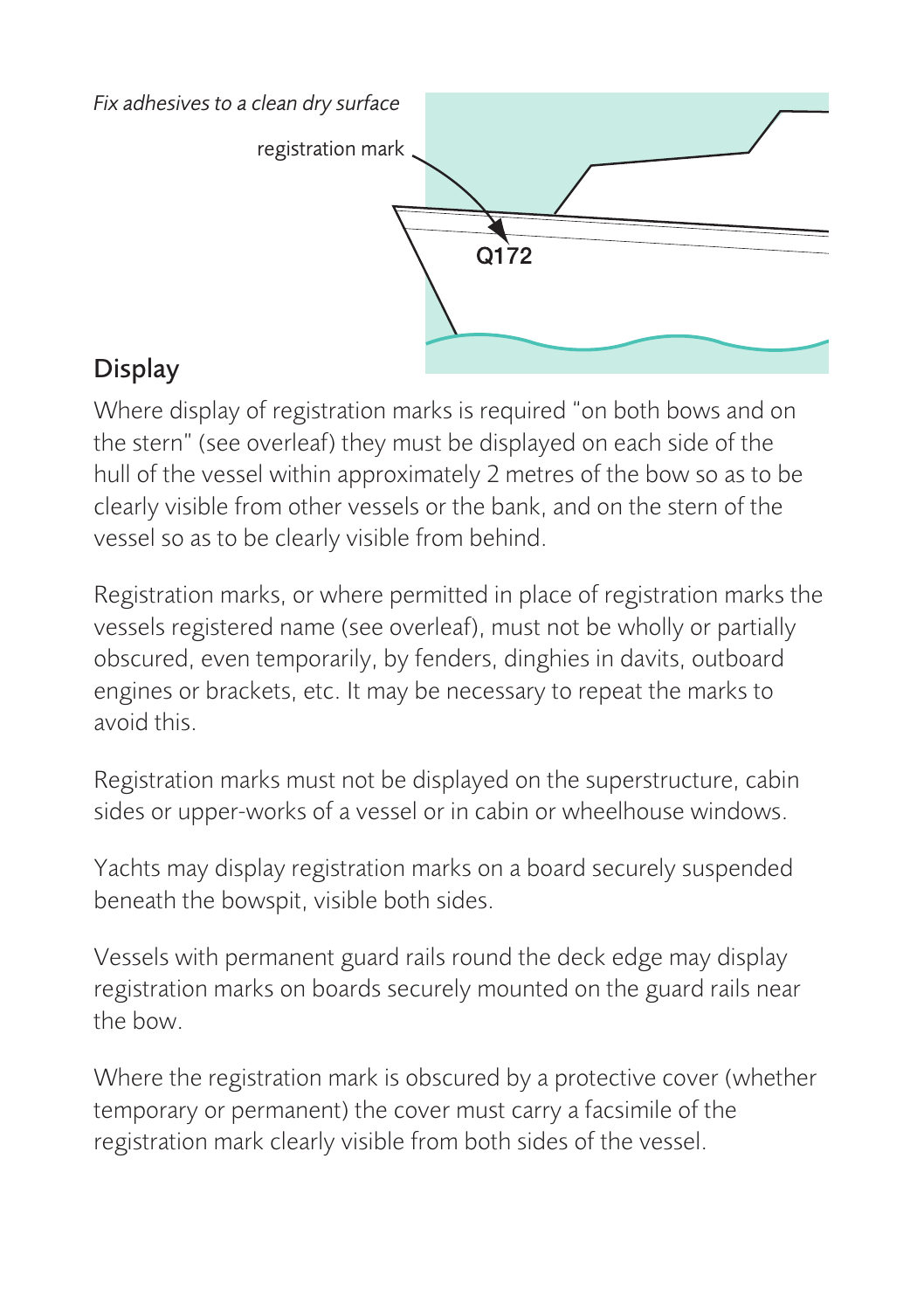## Registration marks

| 1 HIRE<br>motor cruisers,<br>all sizes<br>including<br>passenger/<br>excursion vessels                                                                                                            | [90 mm] on both sides of vessel near bow and on stern                                                                                                                       |
|---------------------------------------------------------------------------------------------------------------------------------------------------------------------------------------------------|-----------------------------------------------------------------------------------------------------------------------------------------------------------------------------|
| 2 PRIVATE<br>motor cruisers,<br>all sizes                                                                                                                                                         | [90 mm] on both sides of vessel near bow and on stern                                                                                                                       |
| 3 HIRE<br>motor dayboats,<br>launches,<br>motor dinghies,<br>all sizes -<br>includes all<br>motor craft let out<br>for hire other<br>than as tenders to<br>larger hire craft -<br>see category 10 | [90 mm] on both sides of vessel near bow and on stern                                                                                                                       |
| 4 PRIVATE<br>motor dayboats,<br>launches,<br>outboard dinghies,<br>dories etc.<br>including sailing<br>dinghies/tenders<br>fitted with<br>outboard motors                                         | Length over 5.0 m (16.4')<br>[90 mm] on both sides of vessel near bow and on stern<br>Length 5.0 m (16.4') or less<br>[50 mm] on both sides of vessel near bow and on stern |
|                                                                                                                                                                                                   |                                                                                                                                                                             |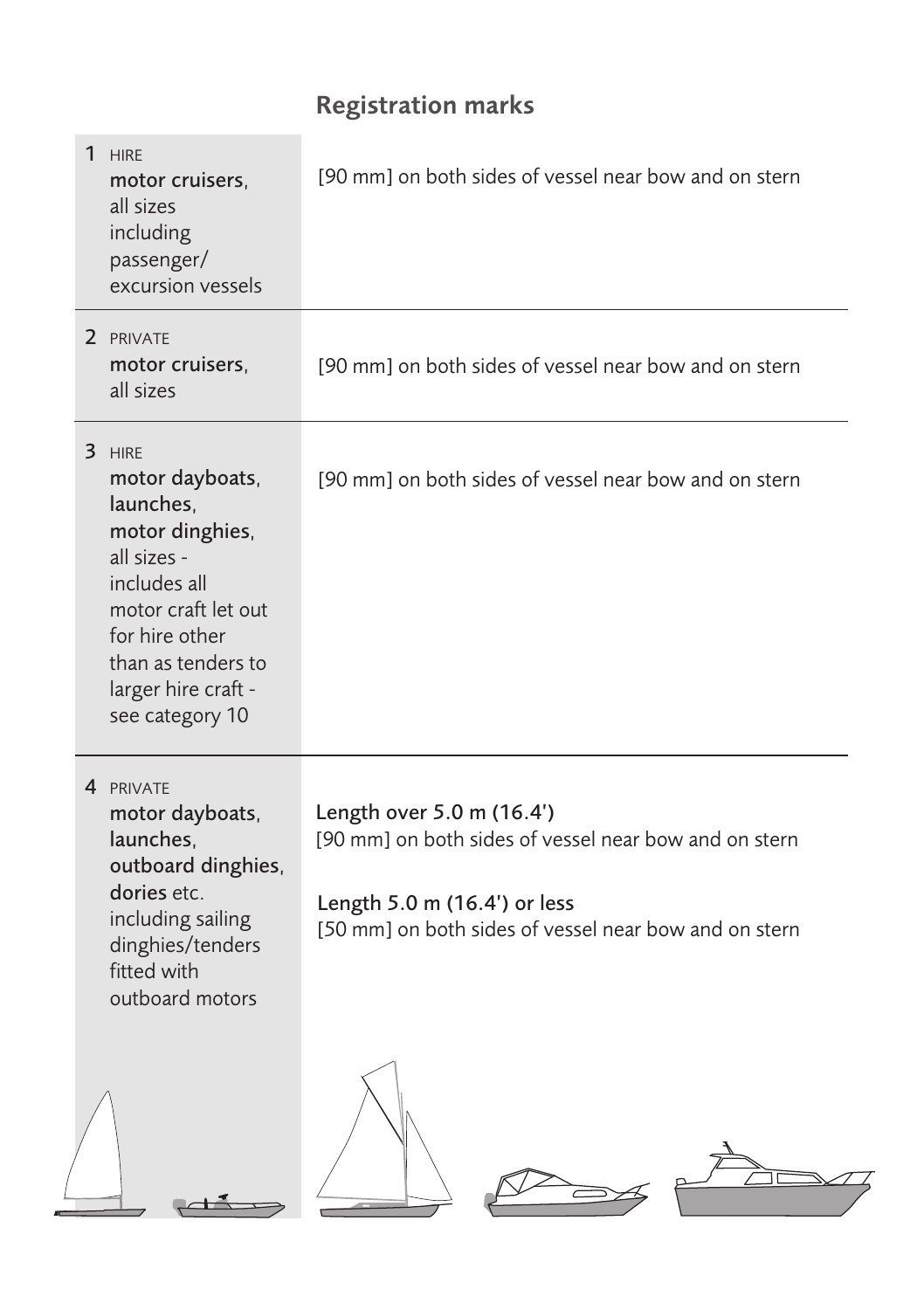| 5 HIRE<br>sailing cruisers,<br>all sizes<br>incl. half-deckers/<br>keelboats                                                                                                         | [50 mm] on both sides of vessel near bow and on stern                                                                                                                                                                                                                                                                                                                                                                                                                                                                            |
|--------------------------------------------------------------------------------------------------------------------------------------------------------------------------------------|----------------------------------------------------------------------------------------------------------------------------------------------------------------------------------------------------------------------------------------------------------------------------------------------------------------------------------------------------------------------------------------------------------------------------------------------------------------------------------------------------------------------------------|
| Note: All sailing<br>vessels may display<br>marks on a board<br>beneath bowsprit,<br>visible both sides.                                                                             |                                                                                                                                                                                                                                                                                                                                                                                                                                                                                                                                  |
| 6 PRIVATE<br>sailing cruisers,<br>all sizes                                                                                                                                          | [50mm] on both sides of vessel near bow and on stern but:                                                                                                                                                                                                                                                                                                                                                                                                                                                                        |
| Note: All sailing<br>vessels may display<br>marks on a board<br>beneath bowsprit,<br>visible both sides.                                                                             | Vessels of a class designed specifically and exclusively<br>for use on the Broads will not be required to display their<br>registration marks on the stern provided the vessel is clearly<br>marked on the stern with its registered name. Registration<br>marks must be displayed both sides of vessel near the bow.<br>Vessels with a long counter stern which are unable to<br>display either registration marks or the registered name<br>on the stern must display registration marks both sides of<br>vessel near the bow. |
| 7 PRIVATE<br>half deckers/<br>keelboats,<br>(e.g. YBOD, BOD,<br>wop, only)<br>Rebel, Reedling,<br>Yeoman, Squib,<br>Flying Fifteen and<br>traditional Broads<br>half-deckers<br>etc) | [50 mm] options:<br>(a) on both sides near bow<br>(b) on board beneath bowsprit, visible both sides<br>(c) on cockpit coaming facing outboard, both sides<br>(d) on foredeck, port and starboard, near deck edge<br>but display not required provided the vessel is clearly<br>marked with its registered name on both bows or on the<br>stern (or in the case of vessels with long counters on the<br>aft cockpit coaming)                                                                                                      |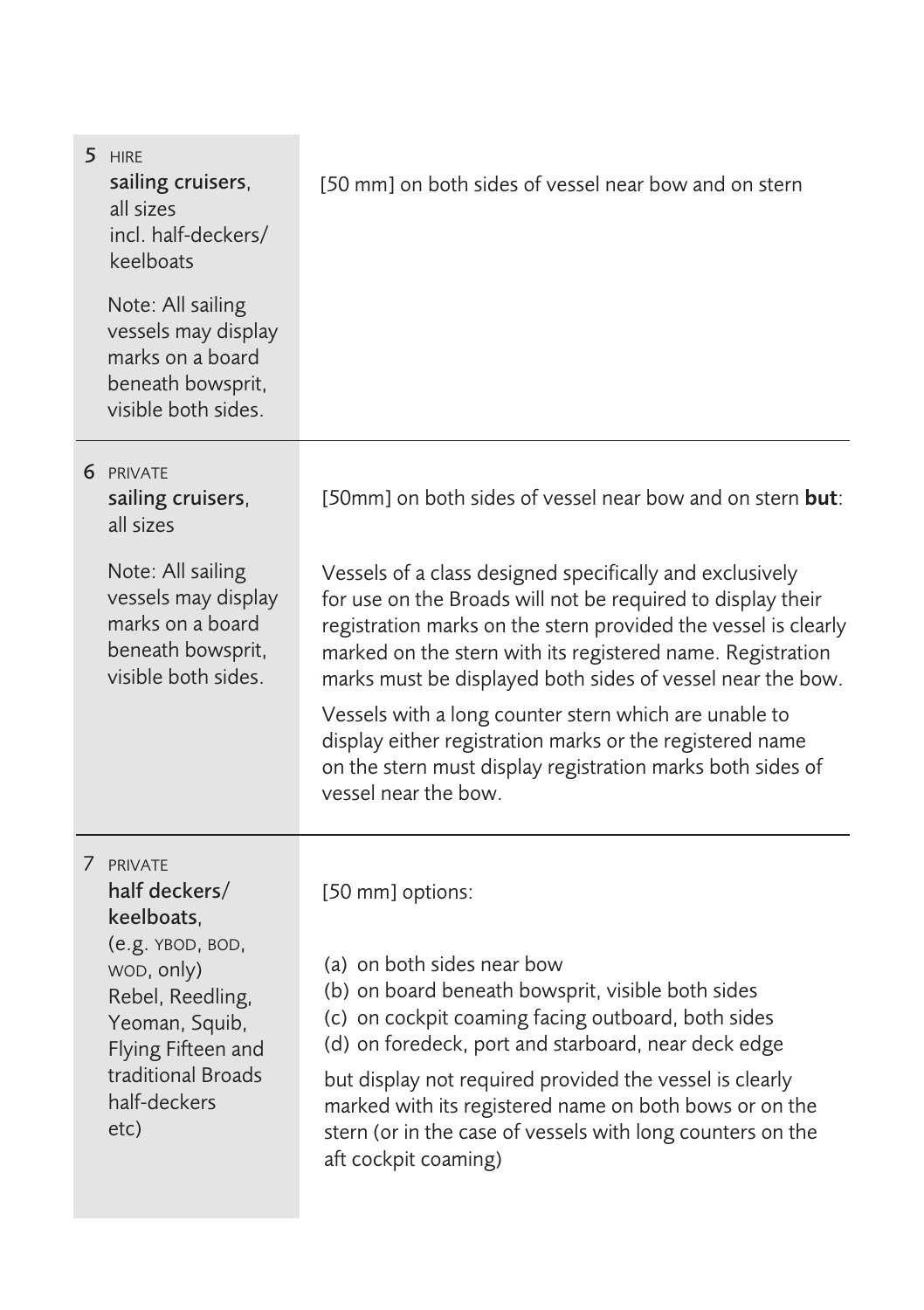## Registration marks

| 8 PRIVATE<br>sailing dinghies,<br>including those<br>used for tuition<br>commercially but<br>which are not<br>let out for<br>unsupervised hire<br>Note: sailing<br>dinghies fitted with<br>outboard motors as<br>for category 4.                               | [50 mm] options:<br>(a) on both sides near bow<br>(b) on tabernacle both sides<br>(c) on stern of vessel facing outboard provided clearly<br>visible and never obscured by covers etc. while vessel<br>is afloat. |
|----------------------------------------------------------------------------------------------------------------------------------------------------------------------------------------------------------------------------------------------------------------|-------------------------------------------------------------------------------------------------------------------------------------------------------------------------------------------------------------------|
| 9 HIRF<br>rowing/sailing/<br>outboard dinghies.<br>Includes all dinghies<br>let out for hire as<br>tenders to larger<br>hire craft.<br>Excludes all<br>powered dinghies<br>let out for<br>independent or<br>unsupervised hire,<br>for which see<br>category 3. | [50 mm] options:<br>(a) on both sides near bow<br>(b) on transom facing outboard,<br>(c) on transom inboard provided clearly visible and never<br>obscured by covers etc. while vessel is afloat.                 |
| <b>10 PRIVATE</b><br>rowing dinghies,<br>including<br>non-powered<br>tenders to<br>larger craft                                                                                                                                                                | [50 mm] options:<br>(a) on both sides near bow<br>(b) on transom facing outboard,<br>(c) on transom inboard provided clearly visible and never<br>obscured by covers etc. while vessel is afloat.                 |